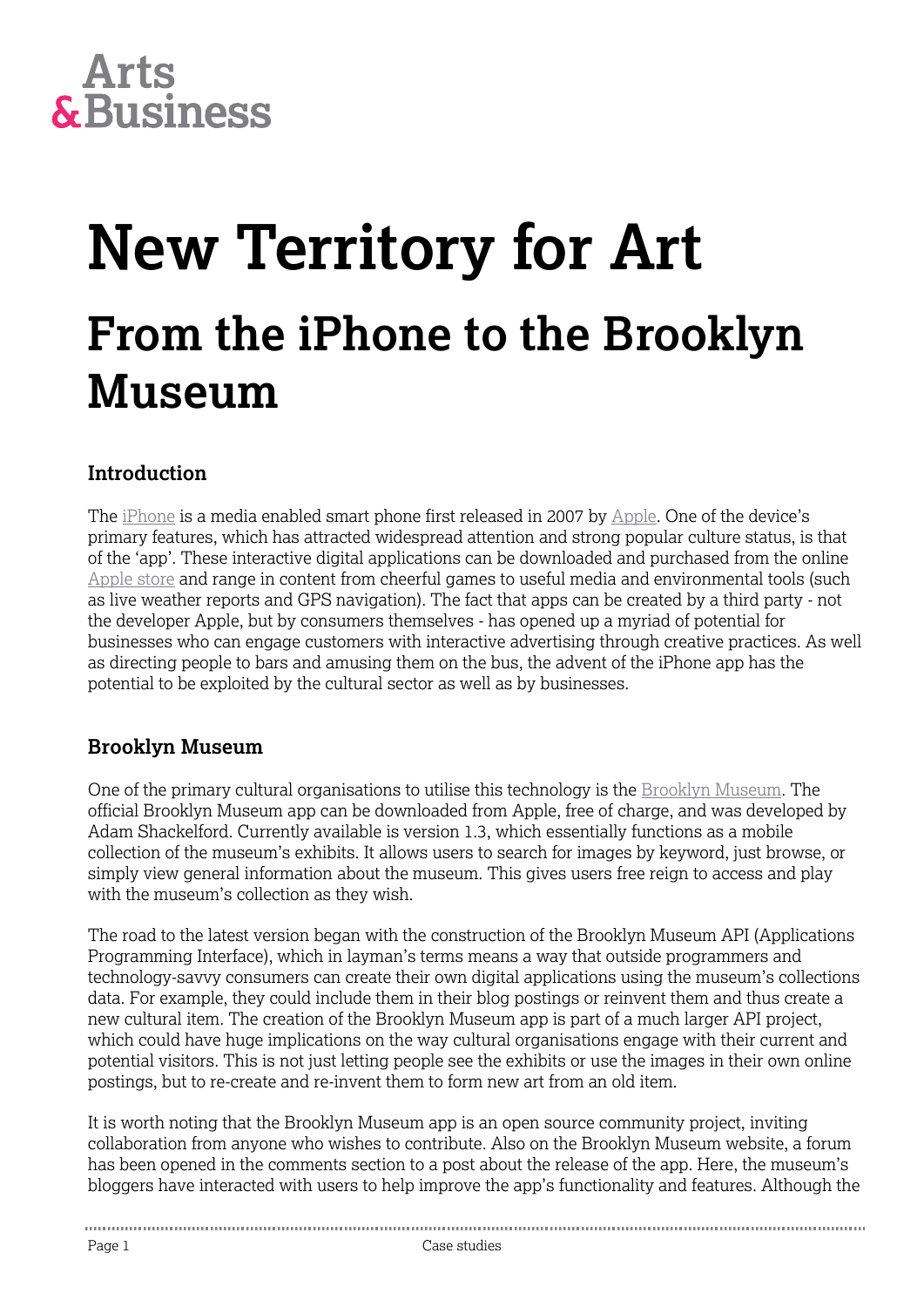

first version received a degree of criticism, this has allowed subsequent versions to benefit from the feedback. This constructs a dialogue of collaboration on several levels.

#### **Co-creation**

The use of digital technology has therefore fulfilled several functions, such as a customer service which is provided through responding to feedback. More importantly though is that this is also an example of co-creation. The comments and feedback informed the product development, so those who contributed to it then have a vested interest in the app itself, thus creating product and brand loyalty. It is precisely this type of co-creation and product loyalty that commercial business brands are wishing to generate in order to respond to changing consumer behaviours. Cultural audiences seem to be increasingly demanding the same type of co-creation and are willing to engage and contribute content. This is not only vital for the cultural organisation in its own right but it is also of great value to any potential business partner.

One of the biggest challenges for brands in terms of co-creation is firstly making a resonating call for action and secondly ensuring the contributions are of 'value'. What a cultural organisation such as the Brooklyn Museum has demonstrated, is that the cultural sector can make these calls for actions and they have engaging content in abundance which audiences and users respond to. This is an asset not only for the cultural organisation itself but also for potential partners.

Although the Brooklyn Museum App is still in its infancy, this could be the beginning of a future trend whereby every cultural organisation has a similar tool to engage users on digital mobile devices.

This attitude and approach to sharing and allowing content to be played with is sure to nurture commitment and loyalty from audiences, which in turn helps to ensure audience contributions are useful and of value. By experimenting in this way, the Brooklyn Museum is establishing how best to tap into the power of its audiences and stay ahead of the curve.

Of course there are legitimate concerns over copyright and licensing of some content, but what organisations are increasingly finding by using co-creation is that by giving a way a little valuable content, greater audience commitment, engagement and potentially longer-term revenue can be generated. The next thing for the Brooklyn Museum to consider is how to generate income through this particular type of audience engagement, whether that be earned income or through donations.

#### **iPhone art**

Creativity and innovation are core to Apple's brand and these dimensions are inextricably linked to the cultural sector. Among consumers, Apple's products project an image of creativity, and the development of this new technology has directly inspired the creation of art.

Perhaps the prime example of this is the recent advent of 'iPhone Art'. One of the initial apps released was a tool which allowed users to create images using their iPhone screen. The 'Brushes' app is not a mere distraction from answering emails though, many well known artists have begun to use it as an entirely new medium. For example, Jorge Colombo recently designed a front cover for The New